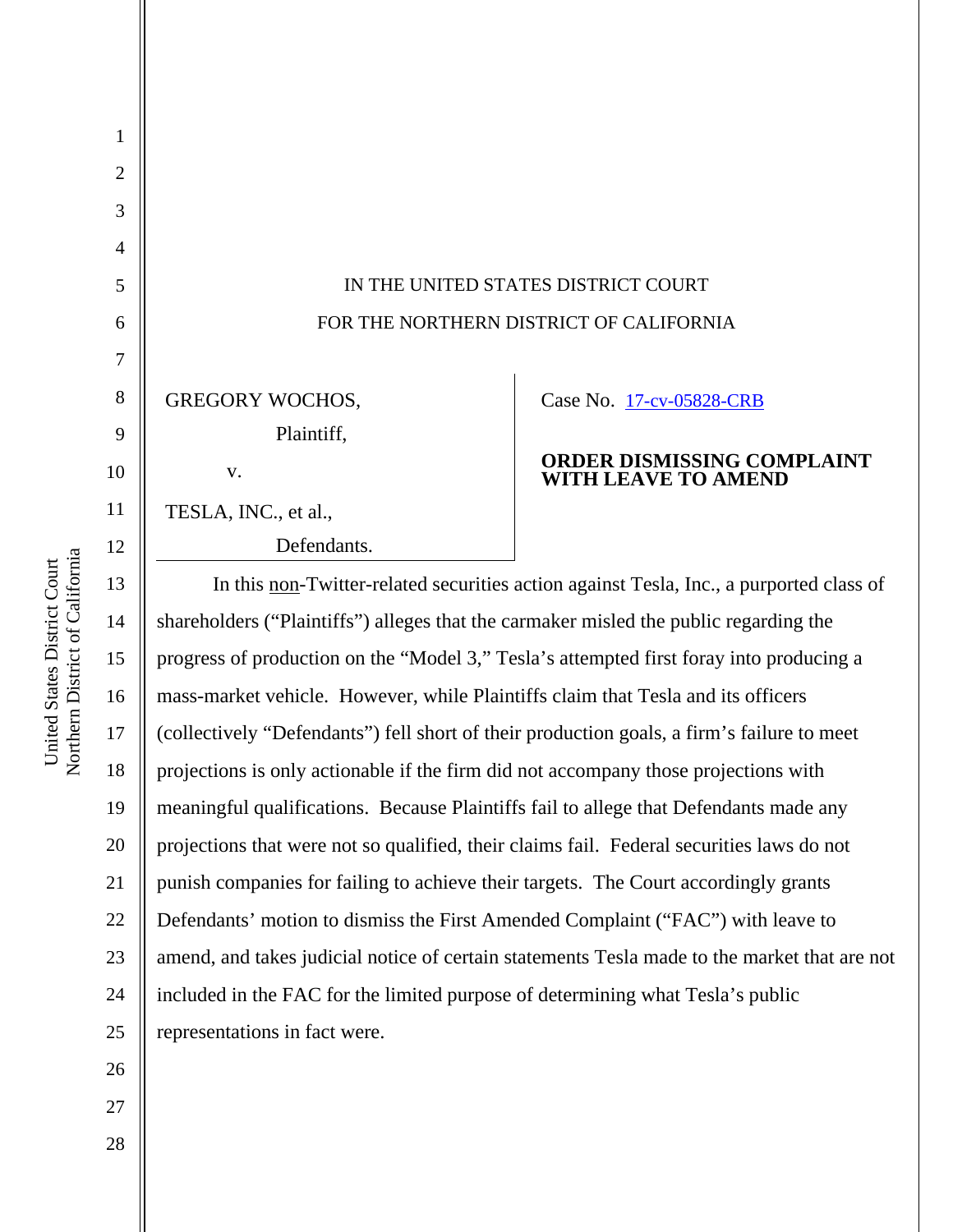1 2 3

4

5

6

7

8

9

10

11

12

13

14

15

16

17

18

19

20

21

22

23

24

25

26

27

28

# **I. BACKGROUND1**

Tesla manufactures luxury electric vehicles. FAC (dkt. 24) ¶ 43. In 2016, the company announced plans to produce an affordable, mass-market electric vehicle called the "Model 3." Id. ¶ 72. Given that previous models had suffered from stagnant demand and production difficulties, Tesla planned to price the Model 3 at \$35,000 and designed the car for ease of manufacturing. Id.  $\P$  6, 48, 73, 76. The Model 3 was well-received by consumers, attracting deposits from over 500,000 potential customers after its launch in 2017. Id. ¶ 3.

To achieve mass production of the Model 3, Tesla planned to develop a fully automated production line at its Fremont, California, facility to assemble the car body, as well as a fully-automated line at its Reno, Nevada, factory to build the battery. Id. 12. Given that no other automobile company had ever attempted to mass-manufacture an allelectric vehicle, Tesla's plan to ramp up production put it in unchartered territory. Id. 188. Nevertheless, Tesla consistently stated that it planned to ramp up production to a rate of 5,000 finished vehicles per week by the end of 2017. Id. 13.

However, production did not proceed as expected. On October 2, 2017, the company issued a press release stating that Tesla had failed to meet its Model 3 production goals for the third quarter of 2017 because of "production bottlenecks." Id. ¶ 242. Four days later, the Wall Street Journal published an article entitled, "Behind Tesla's Production Delays: Parts of Model 3 Were Being Made by Hand," reporting that the few Model 3s that were being built at the Fremont facility were being constructed by hand rather than on an automated production line.  $\underline{Id}$ .  $\P$  25. On November 2, 2017, Tesla moved its production goal of 5,000 Model 3s per week to the end of the first quarter of 2018, citing bottlenecks at its Reno battery factory. Id. ¶ 245. Plaintiffs contend, however, that Tesla knew it would be impossible to reach this goal long before it disclosed this fact to the market, and that it defrauded investors by failing to revise its projections earlier.

<sup>&</sup>lt;sup>1</sup> This section recounts the facts as stated in the complaint.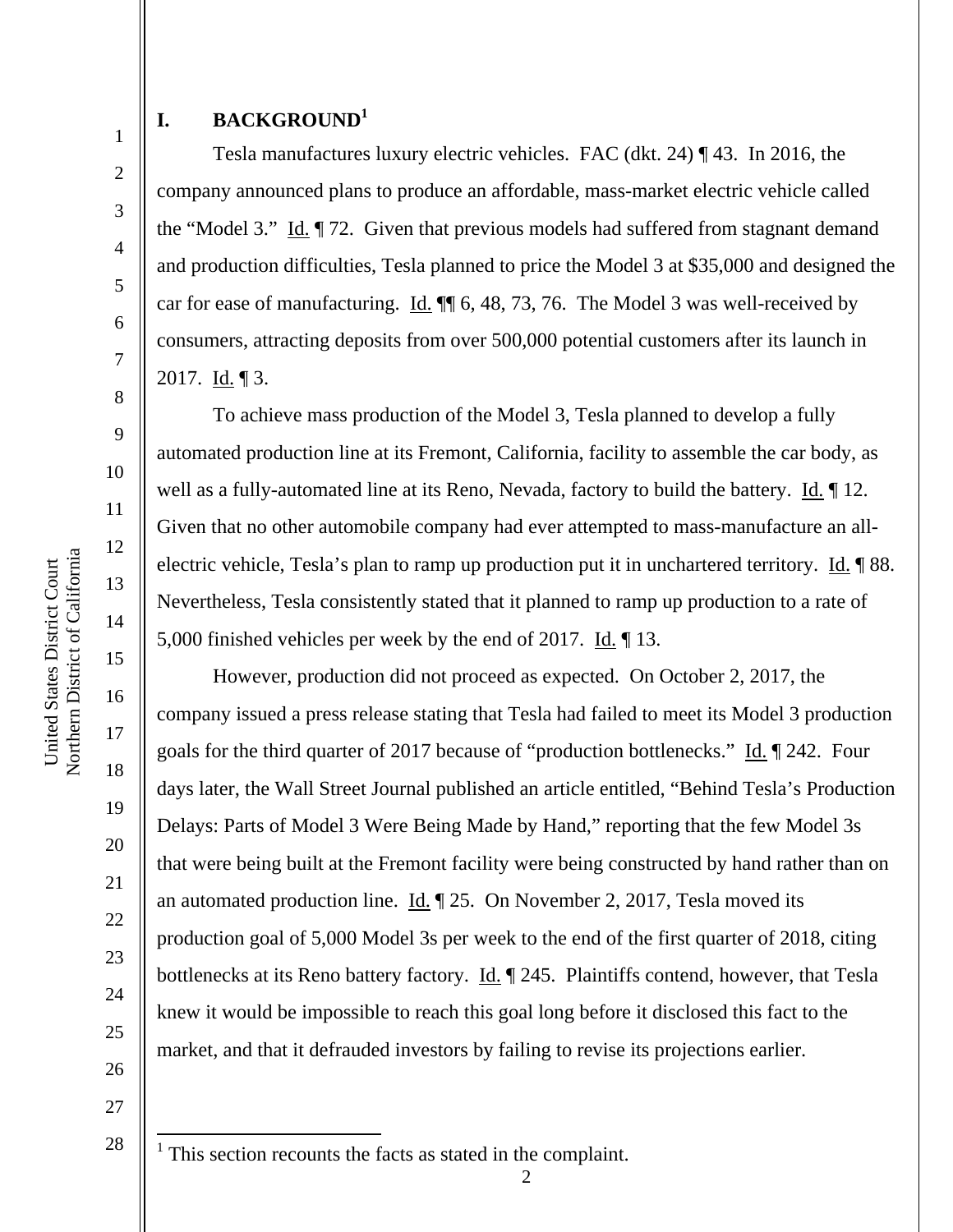3

4

5

6

7

8

9

10

11

12

13

14

15

16

17

18

19

#### **I. LEGAL STANDARD**

To withstand a motion to dismiss under Federal Rule of Civil Procedure 12(b)(6), a complaint must contain "a short and plain statement of the claim showing that the pleader is entitled to relief." Fed. R. Civ. P. 8(a)(2). Dismissal may be based on either "the lack of a cognizable legal theory or the absence of sufficient facts alleged under a cognizable legal theory." Balistreri v. Pacifica Police Dep't, 901 F.2d 696, 699 (9th Cir. 1990). The facts pleaded must make the claim "plausible on its face." Bell Atl. Corp. v. Twombly, 550 U.S. 544, 570 (2007). "Threadbare recitals of the elements of a cause of action, supported by mere conclusory statements, do not suffice." Ashcroft v. Iqbal, 556 U.S. 662, 678 (2009). In addition, claims of securities fraud must be pled with particularity. Fed. R. Civ. P. 9(b); 15 U.S.C. § 78u-4(b)(1).

Following dismissal, a court "should liberally allow a party to amend its pleading." Sonoma Cty. Ass'n of Retired Emps. v. Sonoma Cty., 708 F.3d 1109, 1117 (9th Cir. 2013). However, it need not grant leave to amend if there is no set of facts under which the plaintiff can state a valid and sufficient claim. DCD Programs, Ltd. v. Leighton, 833 F.2d 183, 188 (9th Cir. 1987).

#### **II. DISCUSSION**

**A. Request for Judicial Notice** 

20 21 22 23 24 25 26 27 28 In reviewing a motion to dismiss, a district court is usually limited to the facts stated in the complaint. Arpin v. Santa Clara Valley Transp. Agency, 261 F.3d 912, 925 (9th Cir. 2001). "A court may, however, consider certain materials—documents attached to the complaint, documents incorporated by reference in the complaint, or matters of judicial notice—without converting the motion to dismiss into a motion for summary judgment." United States v. Ritchie, 342 F.3d 903, 908 (9th Cir. 2003). Courts may take judicial notice of facts that are "not subject to reasonable dispute" because they (1) are "generally known within the trial court's territorial jurisdiction," or (2) "can be accurately and readily determined from sources whose accuracy cannot reasonably be questioned."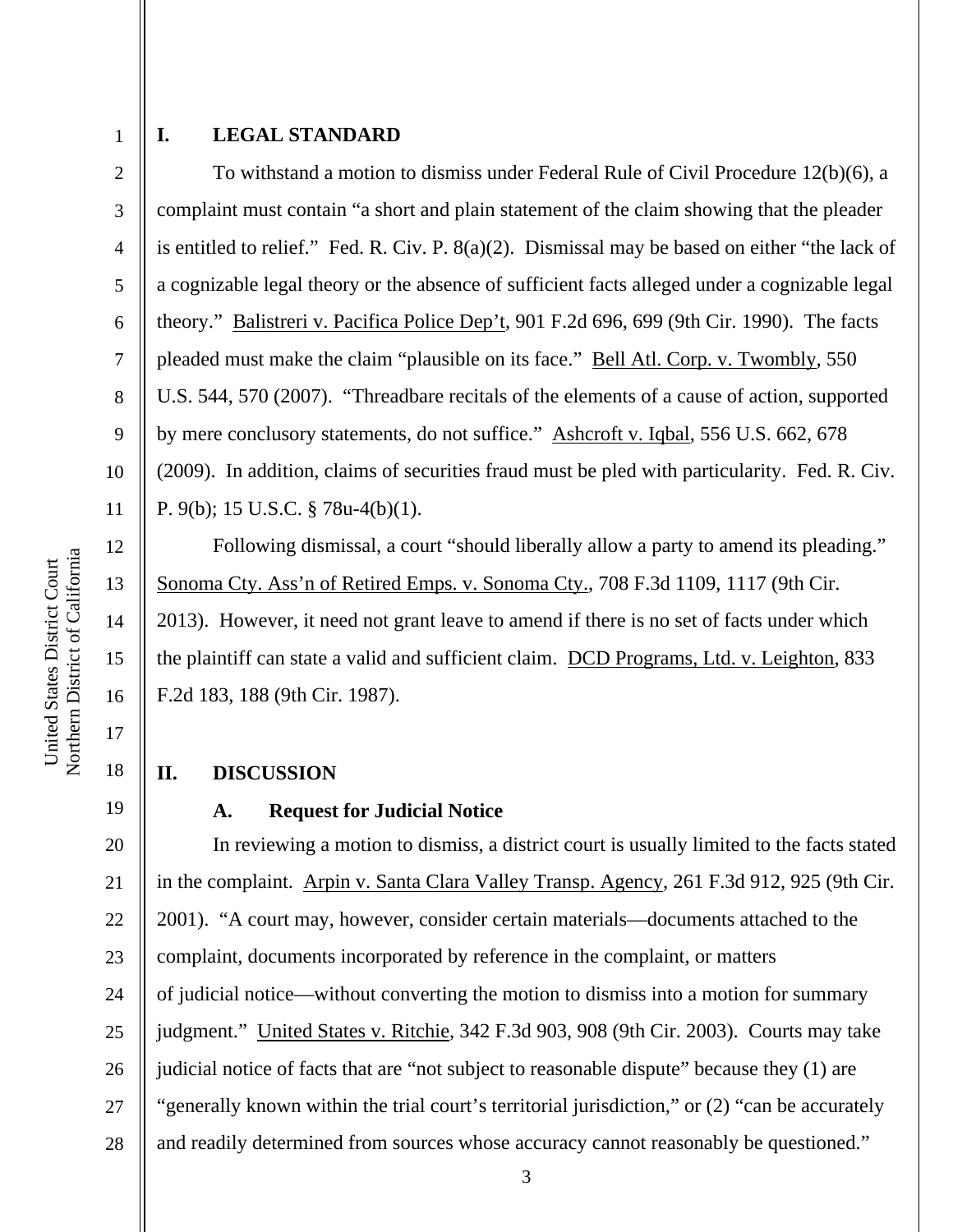3

4

5

6

7

8

9

10

11

12

13

14

15

16

17

18

Fed. R. Evid. 201(b).

Defendants ask the Court to take notice of 33 documents that contain public statements made by Tesla and its officers regarding Model 3 production. Plaintiffs, however, object to the Court considering "any document . . . the Complaint did not reference," identifying these documents as Exhibits 1, 3–4, 6–10, 12, 25, and 32 of the Bretan declaration (dkt. 34). <u>See</u> Pl's' Objection to Judicial Notice (dkt. 36) at 2, 5.

Exhibits 1, 3, 4, 6, 7, 9, 10, 12, 25, and 32 are documents that Tesla filed with the SEC. Given that Tesla publicly filed these documents, their accuracy cannot reasonably be questioned, and they are therefore appropriate subjects of judicial notice. See Fed. R. Evid. 201(b). Similarly, Exhibit 8 is an earnings call disclosed under the fair disclosure wire, the accuracy of which is not reasonably subject to dispute. See id. Moreover, while the complaint does not specifically incorporate these documents by reference, they constitute the subject matter of the claim: Tesla's public statements. The Court considers them in evaluating the motion to dismiss for the sole purpose of determining what representations Tesla made to the market. The Court is not taking notice of the truth of any of the facts asserted. Cf. Khoja v. Orexigen Therapeutics, Inc., —F.3d—, No. 16- 56069, 2018 WL 3826298, at \*7 (9th Cir. Aug. 13, 2018).

# **B. Motion to Dismiss**

19 20 21 22 23 24 25 26 27 28 Defendants move to dismiss Plaintiffs' claims pursuant to §§ 10(b) and 20(a) of the Securities Exchange Act of 1934 ("Exchange Act") and SEC Rule 10b-5. Section 10(b) makes it unlawful "to use or employ in connection with the purchase or sale of any security . . . any manipulative or deceptive device or contrivance in contravention of" SEC rules. 15 U.S.C. § 78j(b). Meanwhile, Rule 10b-5 proscribes, in connection with the purchase or sale of any security, (1) employing any device, scheme, or artifice to defraud; (2) making a material misstatement or omission; or (3) engaging in any act, practice, or course of business which operates or would operate a fraud or deceit upon any person. 17 C.F.R. § 240.10b-5. To state a claim under § 10(b) and Rule 10b-5, a plaintiff must allege (1) a misrepresentation or omission of (2) material fact (3) made with intent (4) on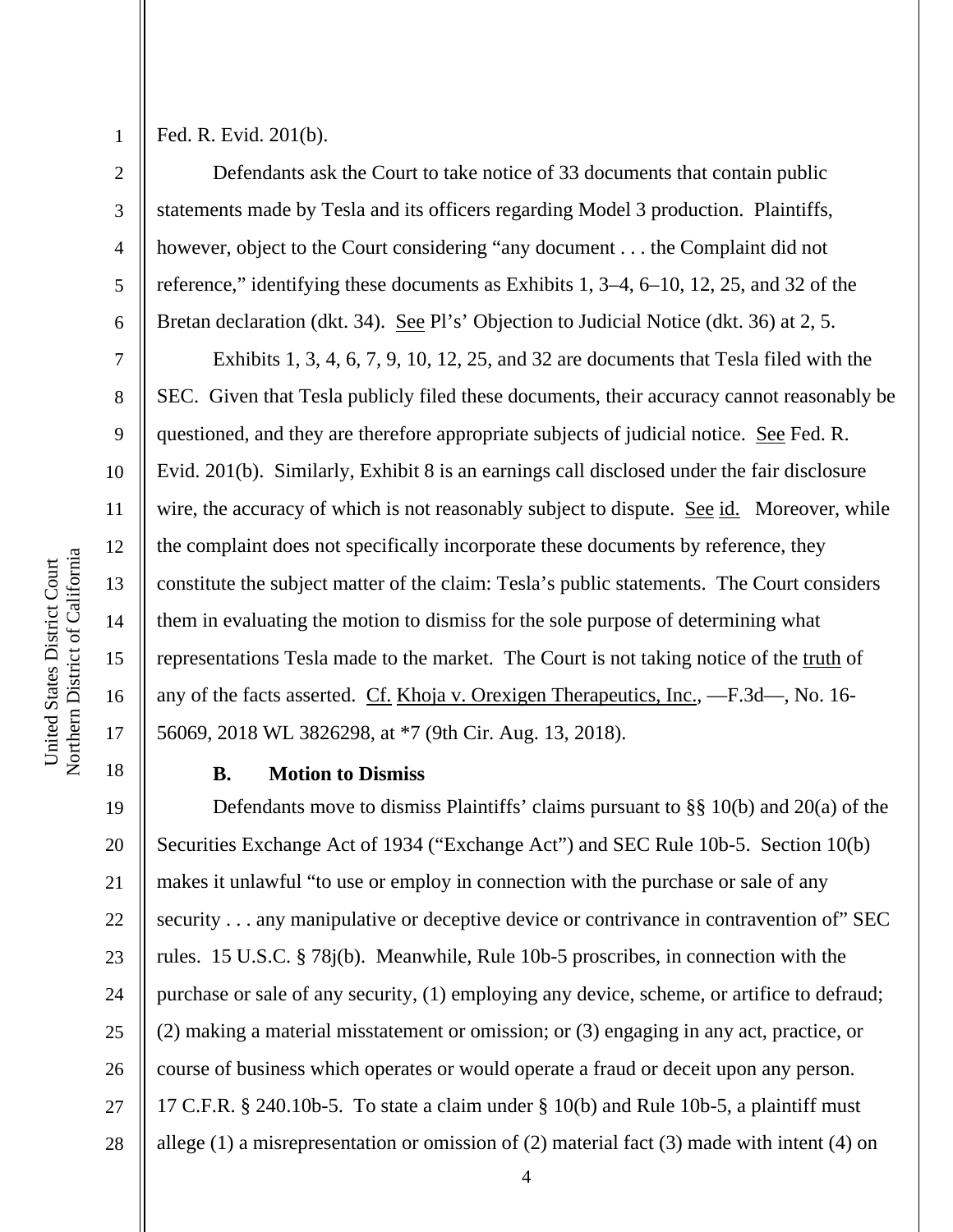which the plaintiff justifiably relied (5) that proximately caused the alleged loss. Binder v. Gillespie, 184 F.3d 1059, 1063 (9th Cir. 1999). Section 20(a), meanwhile, provides for joint and several liability for violations of the securities laws.

The statements identified in the complaint fall into basically three categories: (1) representations that preparations on the Model 3 were "on track" or "progressing" to Tesla's goal of producing 5,000 vehicles per week by the end of 2017; (2) positive assessments of the Model 3 production process; and (3) a representation regarding the then-current status of Model 3 production.

## **1. Representations re: production goals**

#### **a. Plaintiffs' allegations**

Plaintiffs state that Defendants' representations regarding the progress Tesla was making toward its production goals were misleading because the carmaker had no chance of actually achieving those goals. See FAC ¶¶ 209–12, 216–28, 231–41. Plaintiffs plead the following facts in support of their contention that Tesla's goals were impossible:

(1) An employee referred to in the FAC as "Former Employee 1" ("FE1"), a director of manufacturing at Tesla's Fremont plant who specialized in plastics and coating, told Tesla CEO Elon Musk in late April or early May of 2016 that it would be impossible to produce 5,000 vehicles per week by the end of 2017. Id. ¶¶ 125, 210. FE1 believed this to be the case because Tesla had not released plans for body-part molds as of June 2016, and molds take 9 to 12 months to make; and because Tesla had not yet begun ordering manufacturing equipment to be installed at the Fremont plant as of June 2016, and it takes 19 to 20 months to get a manufacturing plant up and running. Id. ¶¶ 126–27; see also id. ¶ 171. FE1 stated that Josh Ensign, a vice president of manufacturing, agreed with FE1's assessment, and that Musk later forced both Ensign and FE1 out of the company. Id. ¶¶ 129–30.

26 27 28 (2) The automated production lines in Fremont were "not built, or close to completion" when Tesla made the statements.  $\underline{Id}$ .  $\P$  210. FE2, a senior project engineer involved in supplying parts for the production line, stated that the firms supplying parts for

1

2

3

4

5

6

7

8

9

10

11

12

13

14

15

16

17

18

19

20

21

22

23

24

25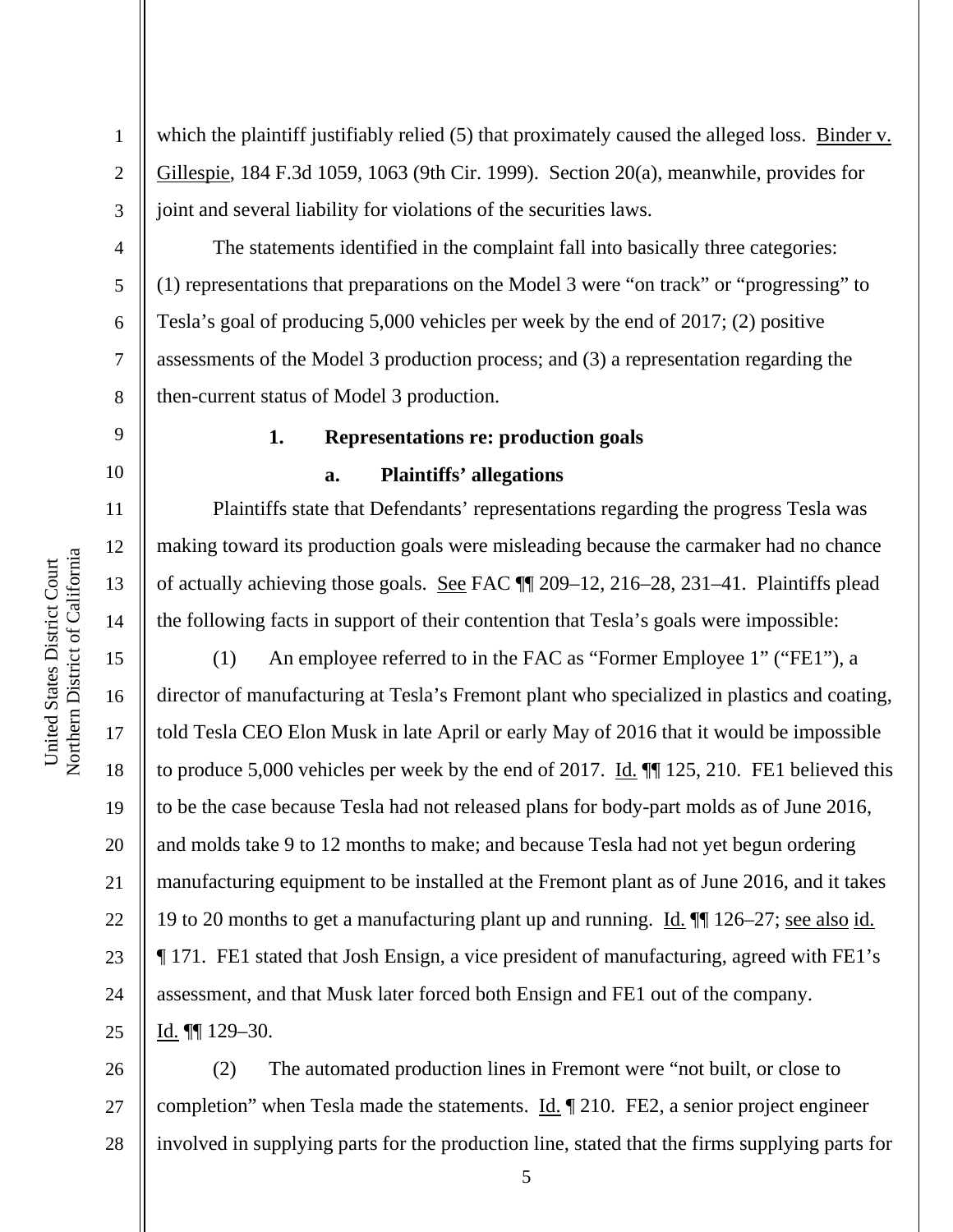14

15

16

17

18

1 2 3 4 5 6 7 8 9 10 11 12 the production lines told it that its timelines were "impossible" to meet. Id. ¶¶ 136, 217. She stated that, when she left the company in June 2016, she and her team "had not yet even finalized their plans for the production line, nor settled on all of the suppliers for the equipment and/or solutions," and that she heard through the grapevine that plans were still not finalized as of July or August 2016. Id.  $\blacksquare$  135, 142, 217. She stated that the goal of completing the production lines by Tesla's planned deadline was impossible because "it would take 18–24 months to construct the system and get it up and running and ready for production to begin." Id.  $\parallel$  139. She said that her superiors were aware of the difficulties she identified. Id. | 141. Similarly, FE6, who worked in processing and manufacturing, stated that during his last few months at Tesla in late 2016, "everyone at the Fremont plant, including Musk, was aware that the Company would not be able to produce 5,000 Model 3s a week by the end of 2017, and that the timeline was unrealistic." Id. 174.

(3) Meanwhile, according to FE9, the Reno facility was "plagued by problems related to producing usable modules, and the first battery module was completed long past the deadline when the Model 3 was supposed to have been launched."  $\underline{Id}$ . [190. "During FE9's tenure, which lasted almost to the end of the Class Period, the [Reno factory] produced no more than two battery packs, at most, per day, sufficient for two cars." Id. ¶ 195.

19 20 21 (4) The individual defendants visited the factories, and "were personally aware from eyewitness observation" that "mass production of the Model 3 was not possible in 2017." Id. ¶ 210.

22 23 24 (5) Production equipment necessary to produce batteries at the Reno facility was in Germany during the class period (May 3, 2017, through Nov. 1, 2017). Id.  $\P$  207–208, 210.

25 26 (6) During the class period, "there were no fully automated lines to produce" car bodies or batteries sufficient to reach Tesla's production goals. Id. ¶ 210.

27 28

## **b. Tesla's representations**

To determine whether Plaintiffs have stated a claim for securities fraud, the Court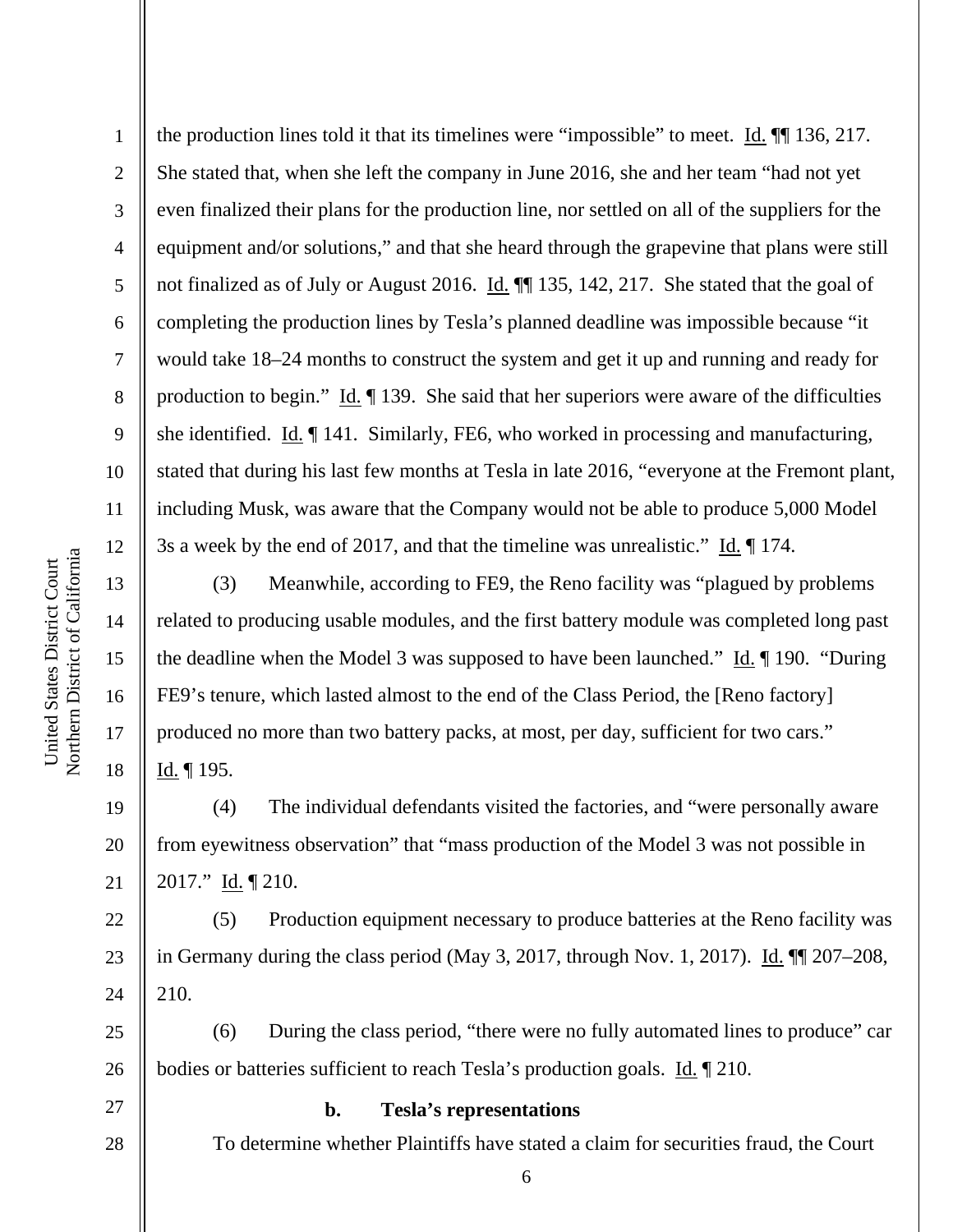a United States District Court United States District Court Northern District of Californi

1

2

3

4

5

6

7

8

9

10

11

12

13

14

15

17

18

19

21

23

must compare their allegations about the true state of affairs with Defendants' public representations. Tesla first announced its Model 3 production goals in a quarterly report filed with the SEC on May 10, 2016, stating that it "expect[ed] to achieve volume production and deliveries in late 2017." Bretan Decl. at 23 (Ex. 3). In an earnings call around the same time, Musk acknowledged that Tesla's expectations of suppliers were higher than those of other manufacturers, saying he would seek "a commitment from [the supply team] that they intend to work harder than they ever have on any other program" otherwise Tesla would not work with them. Id. (Ex. 2) at 19.

16 20 22 In that quarterly report, Tesla described a host of uncertainties regarding the production process. It stated, "We have experienced in the past . . . significant delays or other complications in the design, manufacture, launch and production ramp of new vehicles and other products," and "may experience similar delays or other complications in bringing to market and ramping production of new vehicles, such as Model 3." Id. at 26. It further cautioned that it had "no experience to date in manufacturing vehicles at the high volumes that we anticipate for the Model 3," and noted that its production plan was based on a number of assumptions. Id. at 27. It went on to spell out those assumptions in detail. Id. It stated, "Our ability to achieve these plans will depend upon a number of factors, including our ability to add production lines and capacity as planned while maintaining our desired quality levels and optimize designs and production changes, and our suppliers' ability to support our needs." Id. It noted the complexity of building the planned Reno battery factory and the difficulties of dealing with single-source suppliers as particular sources of risk. Id. at 28–29. Tesla reiterated these risk factors in later quarterly reports. See <u>id.</u> at 54–57 (Ex. 6).

24 25 26 27 28 On an Oct. 26, 2017, earnings call, Musk stated that "it's looking good for production volume second half of 2017," but cautioned that "a car consists of several thousand unique items," and that Tesla could "only go as fast as the slowest item." Id. at 73 (Ex. 8). He also cautioned that the production ramp is "exponential," and that "it's very difficult to predict exactly where the beginning part of the exponential curve . . . fits in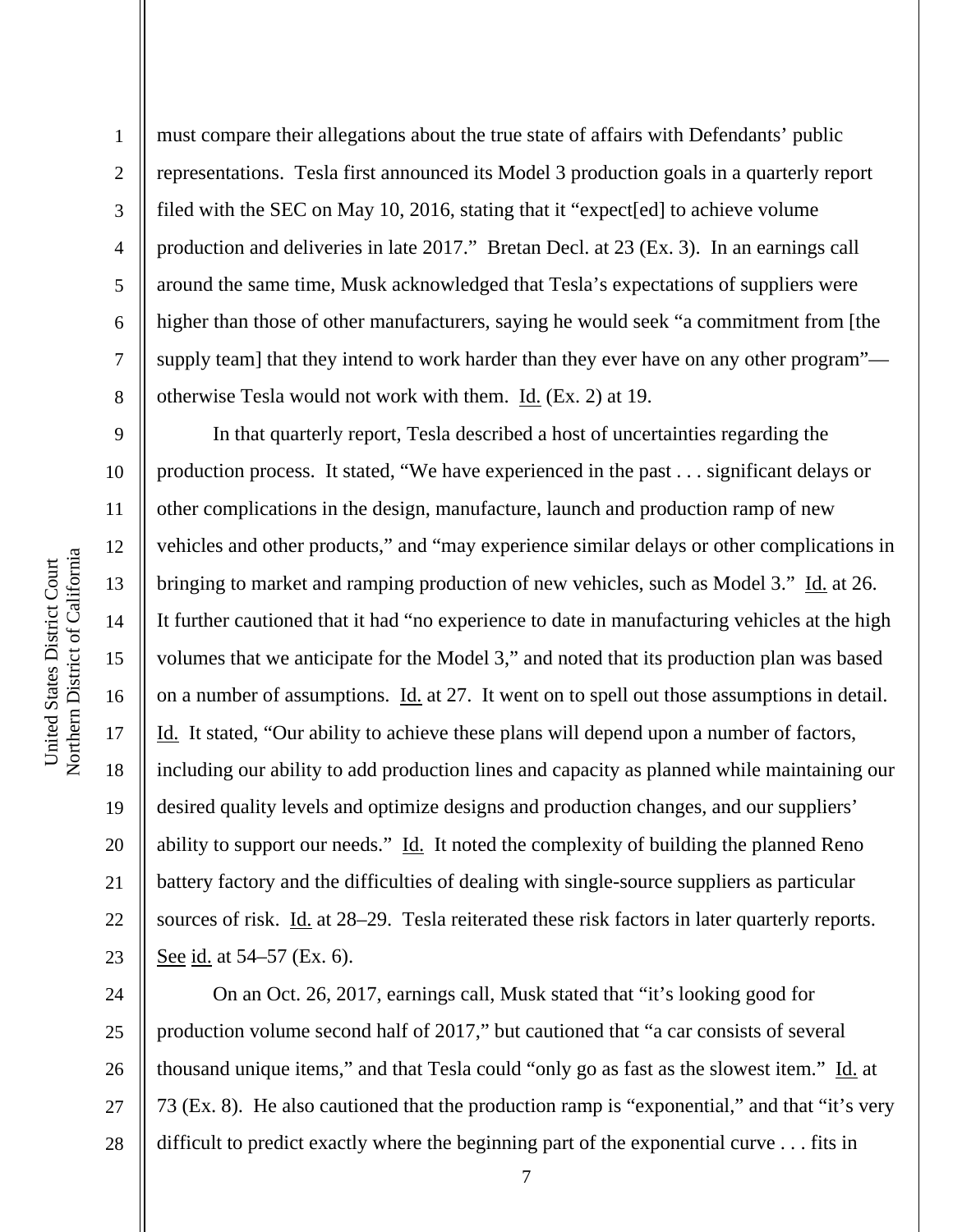2

3

4

5

6

7

8

9

10

11

12

13

14

15

16

17

18

19

20

21

23

24

25

between quarterly reporting." Id. He added, "I think things will look very good exiting 2017, but it will be complicated and bumpy and dealing with a lot of unexpected issues . . . at the beginning of Model 3 production in Q3, Q4." Id. The quarterly report that followed, filed Nov. 2, 2016, repeated Tesla's earlier statements about the possibility that it would not hit its targets in Model 3 production. Id. at 81–84 (Ex. 9).

Musk repeatedly reiterated his statements regarding production difficulties. For instance, during an earnings call on Feb, 22, 2017, he stated: "There are new issues that pop up every week and we attack them and get them to solve for schedule. But then another issue will pop up in the following week. It's schedule whack-a-mole . . . some of these things only come to light late in the game." Id. at 102 (Ex. 11). He described dealing with suppliers as the "term paper problem," noting that some were going to be late in deliveries, but that it was impossible to predict which ones.  $\underline{Id}$  at 103–04. "The things that are likely to be schedule issues are things that we actually just don't know about today." Id. at 105. On an earnings call on May 3, 2017, Musk again described the difficulties of predicting an exponential production curve, stating, "predicting the rapidly changing portion of the S-curve is just, I think, not within the ability of anyone to predict with accuracy."  $\underline{Id}$ . at 131 (Ex. 14).

22 26 When Tesla unveiled the Model 3 at a launch event on July 28, 2017, Musk again acknowledged production challenges, saying: "[T]he thing that's going to be the major challenge for us over the next six to nine months is how do we build a huge number of cars and frankly, we're going to be in production hell." Id. at 150 (Ex. 16). And Musk reiterated the difficulties in the supply chain: "[A]lmost anything that goes wrong anywhere in the world . . . if we haven't buffered the supply chain, will interrupt the production progress. When you have 10,000 unique items in a vehicle . . . any one of them can slow down the production process. So the production rate will move as fast as the slowest and least luckiest component in the whole mix." Id. at 151.

27 28 In an earnings call on Aug. 2, 2017, Musk again emphasized the difficulties of predicting production timelines with certainty: "I would certainly urge people to not get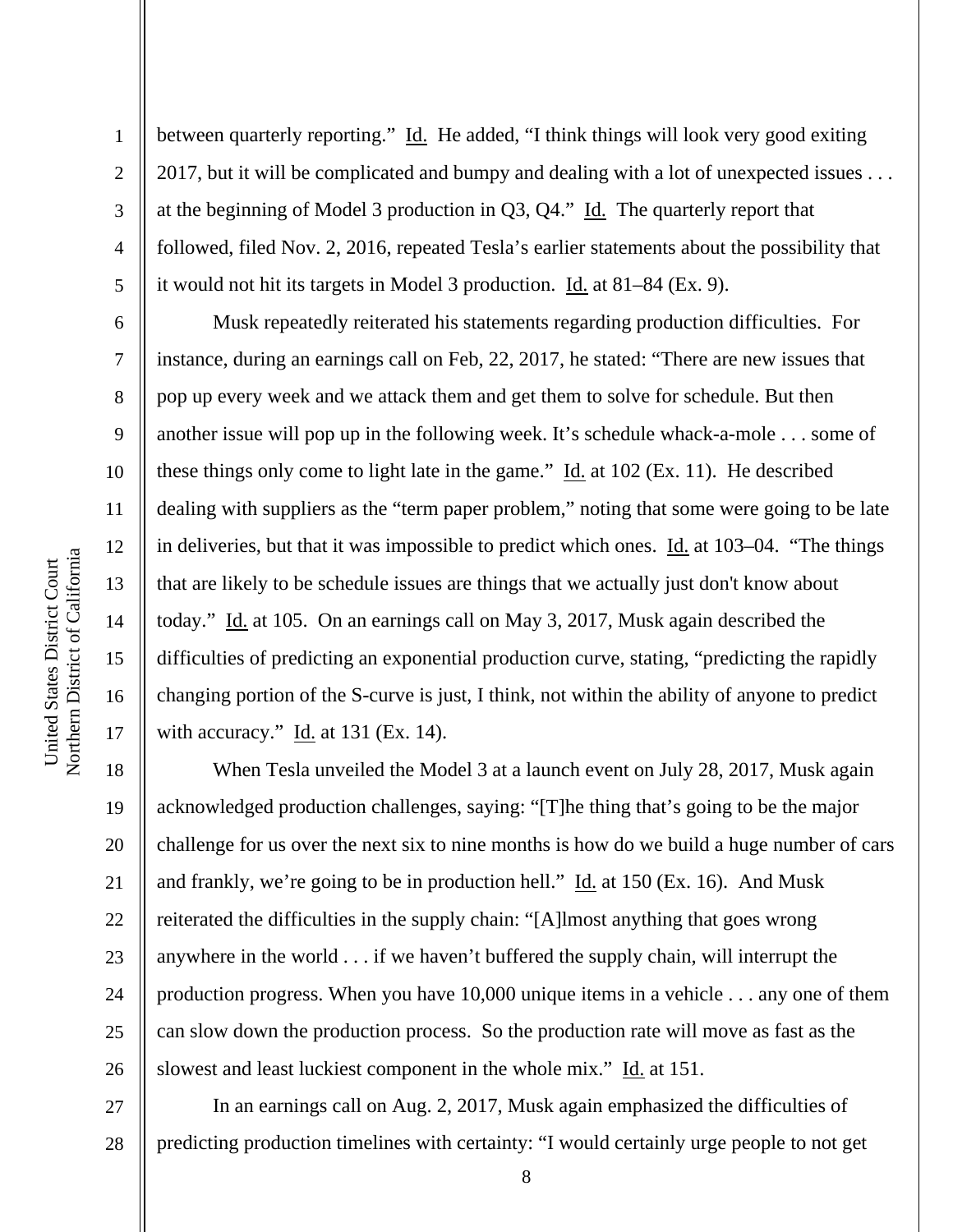14

15

16

17

18

19

20

21

22

23

24

25

1

2 3 4 5 6 7 8 9 10 11 12 too caught up in what exactly falls within the exact calendar boundaries of a quarter, one quarter over the next, because when you have an exponentially growing production ramp, slight changes of a few weeks here or there can appear to have dramatic changes, but that is simply because of the arbitrary nature of  $\dots$  when a quarter ends." Id. at 166 (Ex. 18). Musk continued, "What we have ahead of us, of course, is an incredibly difficult production ramp," adding, "It's just fundamentally impossible to predict the exponential part of the manufacturing S-curve. It's crazy hard." Id. at 168. He clarified that even this was an oversimplification, saying that the process involved "running through a series of constraints . . . it's like a really jagged sort of upward growth, and it'll plateau, and then it'll grow rapidly, and it'll plateau again. And then sometimes it'll go backwards because something broke. When I said manufacturing hell . . . and supply chain hell on Friday, I meant it." Id.

# **c. Analysis**

The Private Securities Litigation Reform Act of 1995 ("PSLRA") carves out a safe harbor from liability for statements that are identified as "forward-looking" and are "accompanied by meaningful cautionary statements." 15 U.S.C. § 78u-5(c)(1)(A)(i). A forward-looking statement is "any statement regarding (1) financial projections, (2) plans and objectives of management for future operations, (3) future economic performance, or (4) the assumptions 'underlying or related to' any of these issues." No. 84 Employer-Teamster Joint Council Pension Trust Fund v. Am. W. Holding Corp., 320 F.3d 920, 936 (9th Cir. 2003). A projection may be said to contain an implied factual misstatement where (1) the speaker does not actually believe the statement to be true, (2) there is no reasonable basis to believe the statement to be true, or (3) the speaker is aware of undisclosed facts tending seriously to undermine the statement's accuracy. Provenz v. Miller, 102 F.3d 1478, 1487 (9th Cir. 1996).

26 27 28 Plaintiffs claim that Tesla's statements that it was "on track" to achieving its goal of producing 5,000 Model 3 vehicles per week by the end of 2017 were representations of the then-current state of affairs, rather than forward-looking projections, because they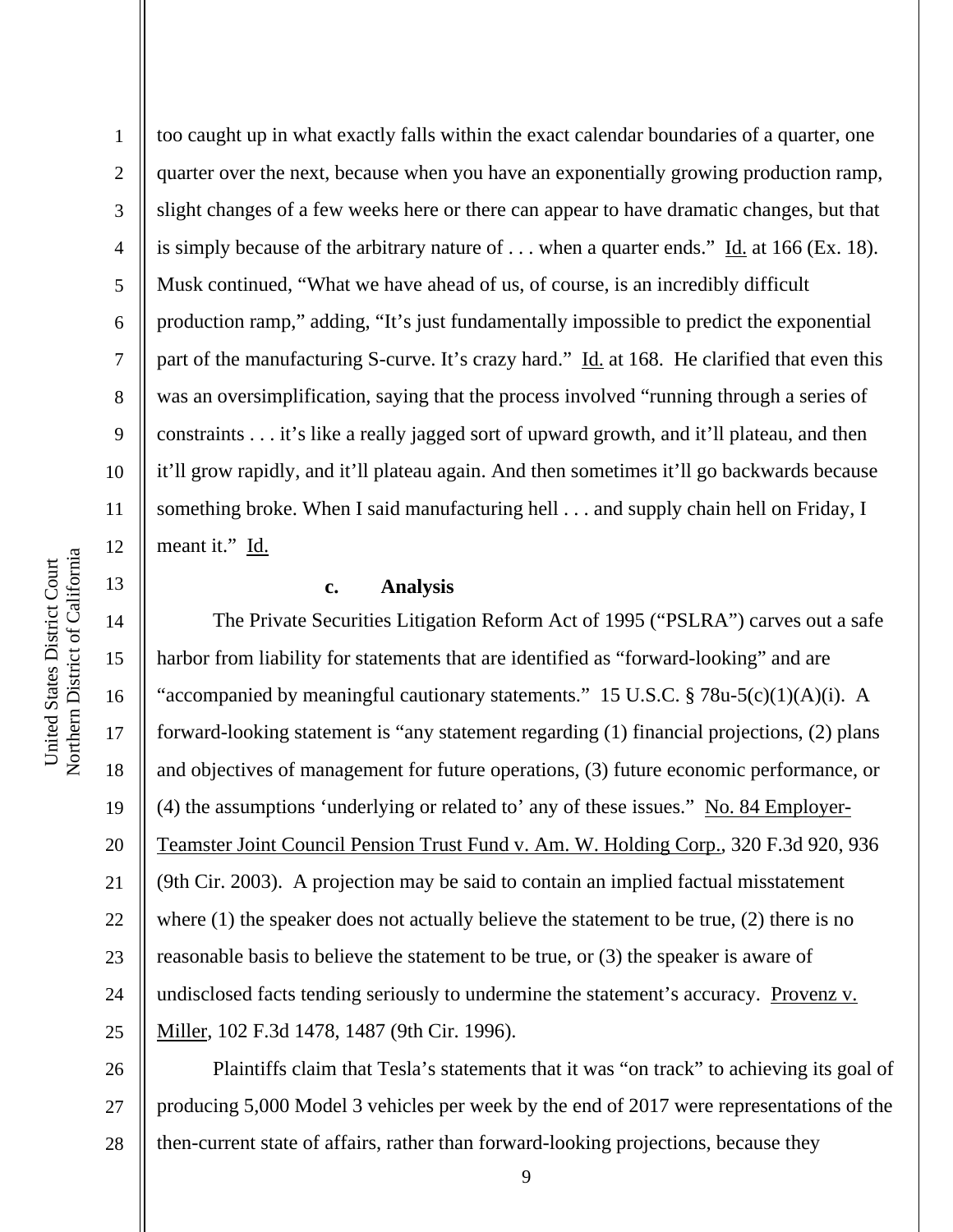a United States District Court United States District Court Northern District of Californi

1

2

3

4

5

6

7

8

9

10

11

12

13

14

15

16

17

18

19

20

21

22

purported to describe how far Tesla was, at that moment, from meeting its goal. But every future projection depends on the current state of affairs. Were the Court to adopt Plaintiffs' conclusion, the distinction between present statements and forward-looking statements would collapse. Tesla's representations fall solidly within the category of forward-looking statements regarding plans and objectives for future operations. See Joint Council Pension Trust Fund, 320 F.3d at 936.

Accordingly, Tesla's statements are only actionable if they are not identified as being forward-looking or are unaccompanied by meaningful cautionary statements. See 15 U.S.C. § 78u-5(c)(1)(B); Provenz, 102 F.3d at 1493. Plaintiffs are correct that Defendants' qualifications would not have been meaningful if Defendants had known that it was impossible for Tesla to meet its stated production goals, not merely highly unlikely. See FAC  $\P$  219, 234; see also FAC  $\P$  221. However, the facts Plaintiffs have put forth do not tend to establish that this was the case.

(1) That FE1 believed the production timeline to be impossible because Tesla had not release plans for body-mold parts as of June 2016 does not contradict Tesla's public statements: Tesla disclosed that this was the case. Bretan Decl. at 18. Market analysts appear to have had the same information on this point that FE1 did, and could have evaluated for themselves whether Tesla's planned timeline was possible. See Provenz, 102 F.3d at 1487. That FE1 believed Tesla did not have enough time to get the Fremont plant up and running also is consistent with Tesla's public statements: the company repeatedly represented that it had set an aggressive production schedule, and that there it was not certain it would be able to meet the deadlines it had set.

23 24 25 26 27 28 (2) That suppliers may have believed Tesla's timelines were impossible to meet similarly does not contradict Tesla's public statements. Defendants repeatedly stated that Tesla was demanding of suppliers, and that its expectations of them might differ from suppliers' own estimates. Bretan Decl. at 19. And Tesla implied at the time that it was still in the process of choosing suppliers when FE2 said this was the case. Id. ("We'll be asking for firm commitments from suppliers to meet that timeframe."). That Tesla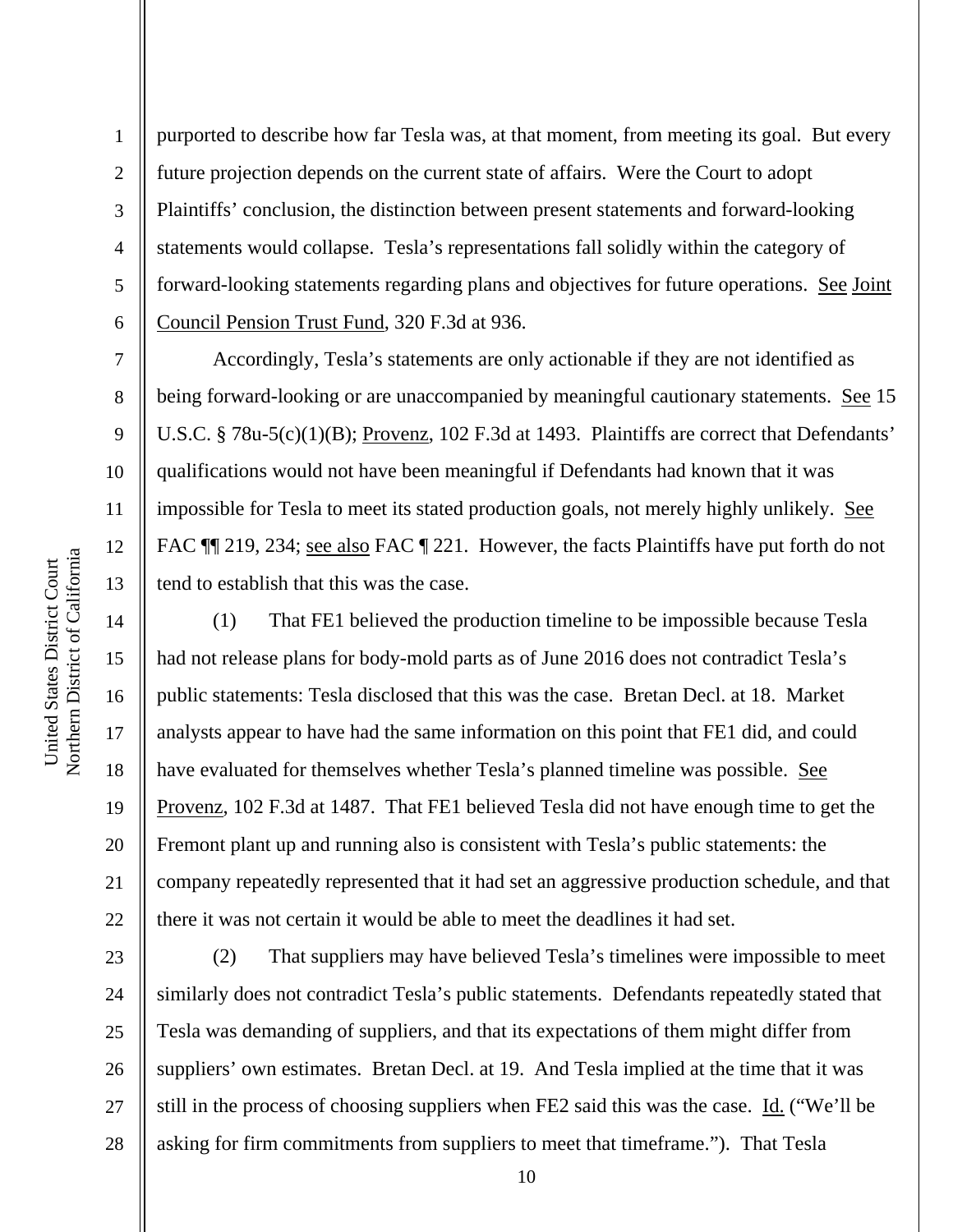2

3

4

5

6

7

8

9

10

11

12

13

14

15

16

17

18

19

20

21

employees and suppliers may have disagreed with Tesla's own estimates of what was a realistic timeline does not make Tesla's estimates false, given that the market had access to the same factual information as those employees and suppliers. Meanwhile, FE6's allegation that everyone at Tesla, including Musk, knew by the end of 2016 that the goal of achieving a run rate of 5,000 Model 3s per week by the end of 2017 was impossible is a conclusory allegation, not a fact, and cannot be taken as true. See Iqbal, 556 U.S. at 678.

(3) The allegation that the Reno facility was running behind schedule fails to negate any of Tesla's public statements because Plaintiffs have not put forth detailed facts regarding Tesla's production schedule, aside from its overall goal. While Plaintiffs claim that Musk at the July 28 unveiling event "led investors to believe that Tesla's automated production line had built the Model 3s it had just delivered, when in fact Tesla built those cars by hand," Opp. (dkt. 37) at 8, they point to no specific statement in which Tesla made this representation.

(4) The allegation that Defendants must have known from visiting the plants that Tesla's goals were impossible to reach fails because it is not a factual statement, but rather a conclusion based on the assumption that the goal was in fact impossible to reach. See id.

 (5) That production equipment necessary to produce batteries at the Reno facility was in Germany during the class period does not contradict Tesla's public statements because Plaintiffs do not put forth any facts tending to show that it would have been impossible for Tesla to transport and reassemble the equipment in time to reach its production goals.

22 23 24 25 (6) Similarly, that there were no fully automated lines to produce car batteries during the class period does not negate Tesla's public statements because Plaintiffs have not put forth any facts tending to show that this made Tesla's projections impossible to reach.

26

# **2. General representations re: production process**

27 28 Plaintiffs also contend that two more general statements Tesla made regarding its production process constituted misrepresentations.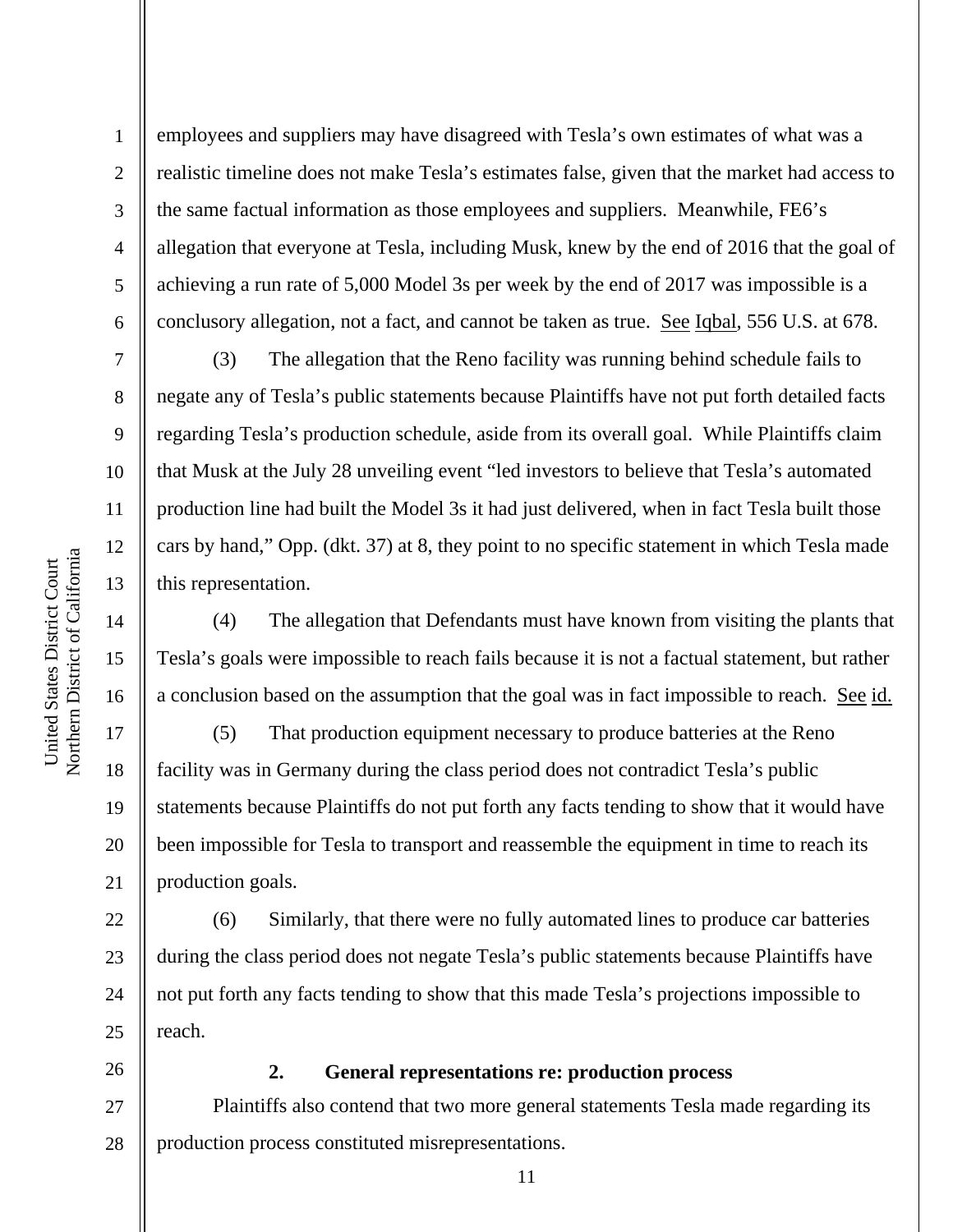a United States District Court United States District Court Northern District of Californi

1

2

3

4

5

6

7

8

9

10

11

12

13

14

15

16

17

18

First, they argue that the following statement by Musk regarding the supply chain for the Model 3 is misleading: "We've got I think a much better supply chain in place where we've got the A team from the A suppliers. We didn't have that for the Model X or the S. And as far as we know, there are no issues [with the supply chain]." FAC ¶ 214. Plaintiffs argue that this is misleading because of the facts already listed discussed regarding Tesla's representations about its production goals.

To the extent Plaintiffs contend that this statement was misleading because Musk represented that Tesla had the best suppliers, their claim fails because Plaintiffs do not put forth any facts tending to show that this was not the case. Moreover, it is an inactionable statement of opinion. See Omnicare v. Laborers Dist. Council Constr. Indus. Pension Fund, 135 S. Ct. 1318, 1327 (2015). To the extent Plaintiffs contend that Musk's statement that as far as he knew there were "no issues" with the supply chain as of May 3, 2017, was misleading, their claim fails because they have put forth no facts tending to show that Tesla was behind schedule, or that there were challenges other than the ones Tesla disclosed. To the extent they rely on FE1 and FE2's judgments regarding the progress Tesla had made to show that Tesla was behind schedule, this fails because Tesla disclosed the factual basis on which these differing judgments were based, as already explained.

19 20 21 22 23 Plaintiffs also contend that Musk's statement on an Aug. 2, 2017, earnings call that the company was "making great progress on the battery front" (FAC ¶ 229) was misleading because progress was in fact slow. This statement might perhaps be actionable if Tesla were making no progress at all, but the statement is sufficiently general that it cannot be said to contradict the facts on the ground.

24

### **3. Representation re: then-current production**

25 26 27 28 Finally, Plaintiffs argue that Musk misrepresented the then-current state of Model 3 production when he said during the Aug. 2, 2017, earnings call that Tesla was "producing a few hundred vehicles a week." FAC ¶ 231. Specifically, they contend that Musk was aware that the automated production line for the Model 3 in Fremont was not yet